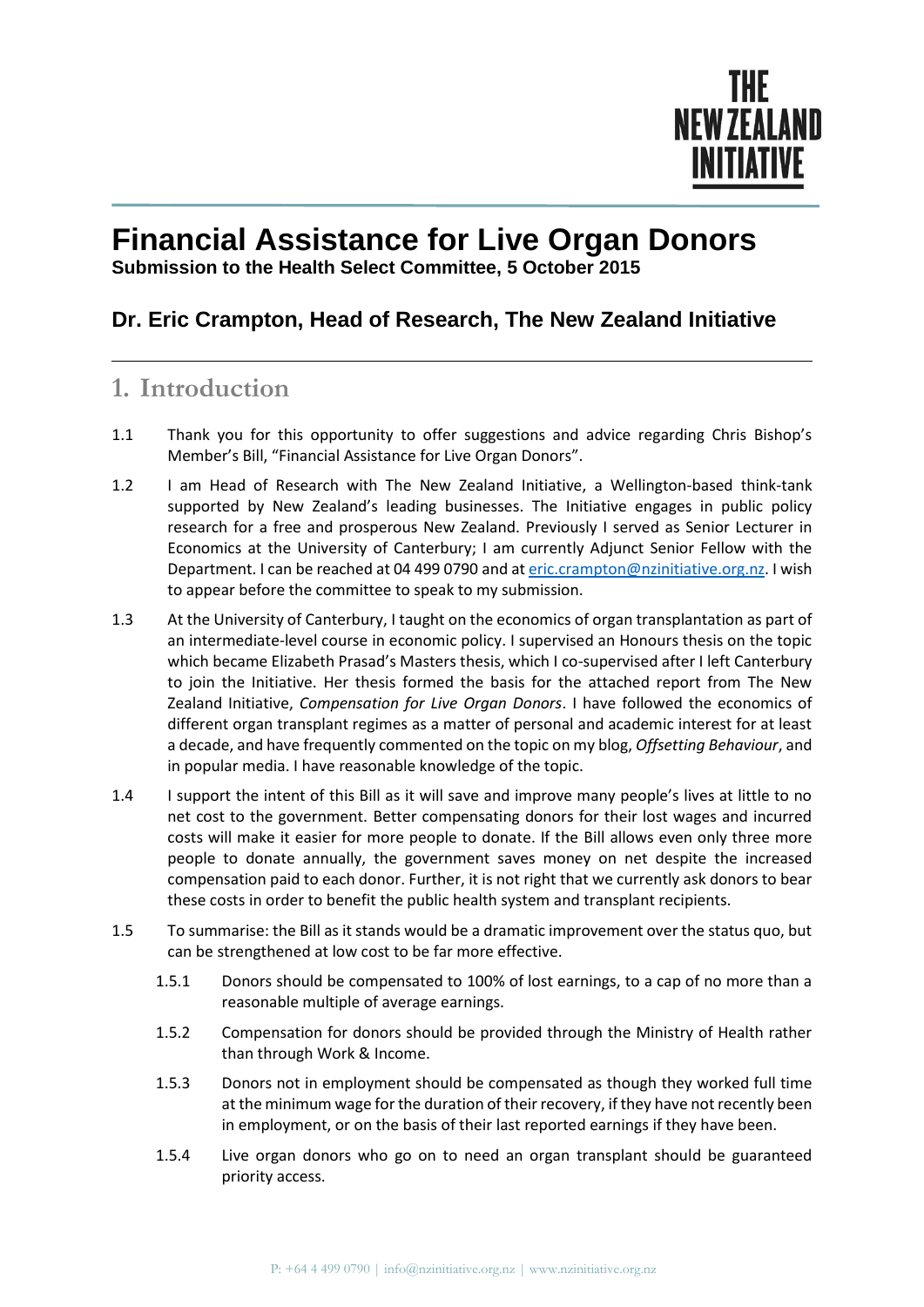## **2. Recommendations**

- 2.1 Compensation for lost earnings should be enhanced to 100% of lost earnings, to a cap of no more than a reasonable multiple of average earnings.
	- 2.1.1 The Bill recommends compensating donors at 80% of lost earnings. While this is an improvement on current compensation, donors will continue to bear a real cost from donating. Even with compensation at 100%, time out of the workforce incurred by donors will affect salary progression and promotion opportunities.
	- 2.1.2 For any given number of live donors, there is little difference in the cost to the government of compensation at 80% as compared to compensation at 100% of lost earnings, subject to a reasonable maximum cap on compensation for high earners. If seventy people donate a kidney in a year, and on average earn the average wage, and each take a full twelve weeks' compensation, shifting to 100% compensation from 80% only costs the government, in total, \$166,500.
	- 2.1.3 Where the main margin on which the government may stand to save money depends on greater numbers of donors being willing to donate, compensation at 80% instead of 100% may prove more expensive for the government if it deters donation. If two more donors were able to donate were compensated at 100% rather than 80%, the government would *save* money by paying more to each donor, with savings that increase from that point. And more lives would be saved and improved.
	- 2.1.4 The figures above overstate the costs of compensation if the government implements a cap on maximum weekly compensation at a multiple of average weekly earnings. Compensating a very high earner could otherwise prove expensive.
	- 2.1.5 Kidney Health New Zealand's submission highlights patient reticence to approach potential donors where they know that donation would prove a financial burden. Compensation at 100% rather than 80% could remove that barrier.
	- 2.1.6 I also support Kidney Health New Zealand's recommendation that all donor costs be reimbursed.
- 2.2 Compensation for donors should be provided through the Ministry of Health rather than through Work & Income.
	- 2.2.1 Many donors will have had no experience with Work & Income.
	- 2.2.2 It is inconvenient for potential donors to navigate Work & Income systems when they could alternatively make arrangements directly with the Ministry of Health facilitated by the transplantation teams.
	- 2.2.3 Work & Income has an admirable focus on shifting clients from income support into work as quickly as possible. It is not clear that strong pressure to resume work is desirable.
	- 2.2.4 As live donors are rare, it would be difficult for Work & Income to develop and specific expertise in managing those clients' cases. That expertise is better built within the Ministry of Health. In this, we endorse the recommendation made by Kidney Health New Zealand.